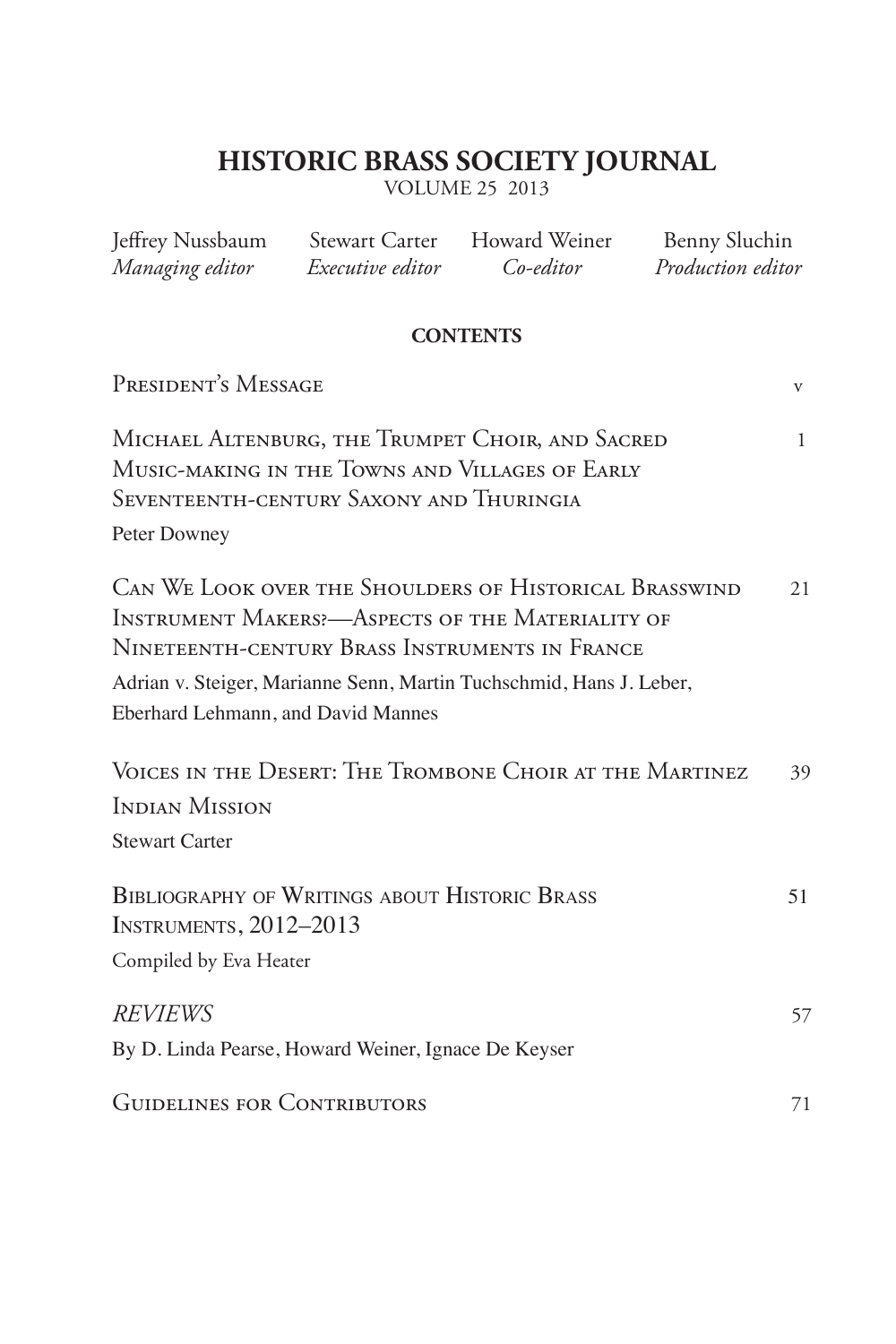| Article                                                                                                                                                         | <b>DOI</b>            |
|-----------------------------------------------------------------------------------------------------------------------------------------------------------------|-----------------------|
| Michael Altenburg, the Trumpet Choir, and Sacred Music-making in the<br>Towns and Villages of Early Seventeenth-century Saxony and Thuringia.                   | 10.2153/0120130011001 |
| Can We Look over the Shoulders of Historical Brasswind Instrument<br>Makers?—Aspects of the Materiality of Nineteenth-century Brass Instru-<br>ments in France. | 10.2153/0120130011002 |
| Voices in the Desert: The Trombone Choir at the Martinez Indian Mission.                                                                                        | 10.2153/0120130011003 |
| Bibliography of Writings about Historic Brass Instruments, 2012–13                                                                                              | 10.2153/0120130011004 |
| Reviews                                                                                                                                                         | 10.2153/0120130011005 |

DOI® and DOI.ORG® are registered trademarks of the International DOI Foundation.

#### **DOI® NAME INDEX**

The DOI® System is for identifying content objects in the digital environment. DOI® names are assigned to any entity for use on digital networks. They are used to provide current information, including where they (or information about them) can be found on the Internet. Information about a digital object may change over time, including where to find it, but its DOI® name will not change.

All articles published in the Historic Brass Society Journal are assigned DOI® names when they are published on our website, <www.historicbrass.org>.

For more information on the DOI® System or to resolve DOI names, visit the website of the International DOI Foundation at <www.doi.org>.

COVER: Michael Altenburg, *Die Prophezeihung von Luthero, Die dritte Stimme*, showing "normal" phrases with natural harmonics juxtaposed with "unusual" phrases that include non-harmonics. D-MLHr Stadtarchiv Mühlhausen 10/ E6 n.32, fol. 78r.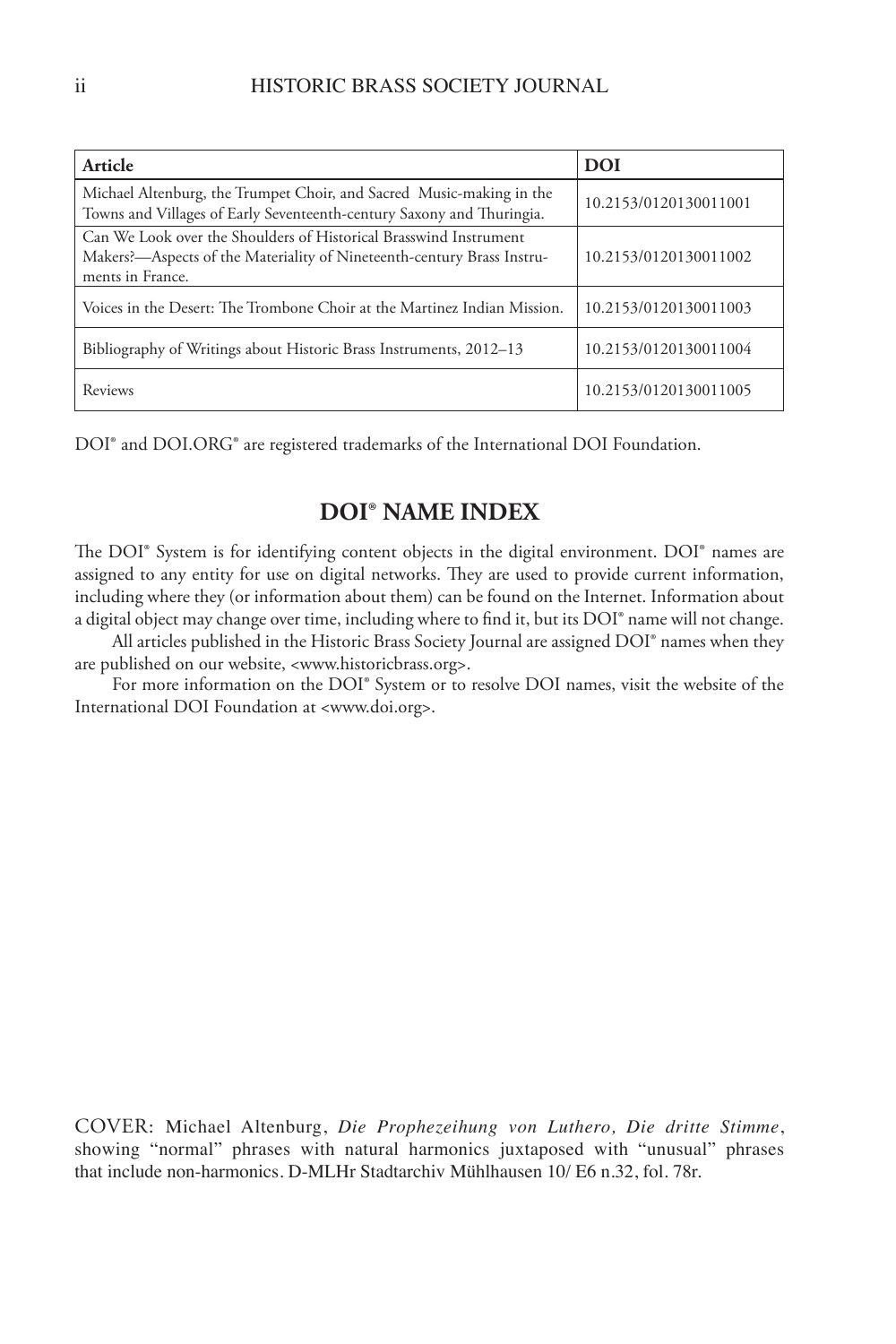# **THE HISTORIC BRASS SOCIETY**

#### **EXECUTIVE COMMITTEE**

Jeffrey Nussbaum, President; Charlotte Leonard, Secretary; Alexander Bonus, Treasurer

#### **EDITORIAL BOARD**

Stewart Carter, Executive Editor; Trevor Herbert, Kenneth Kreitner, Arnold Myers, Steven Plank, Howard Weiner

#### **EDITORIAL STAFF**

Stewart Carter, Executive Editor; Benny Sluchin, Production Editor; Jeffrey Nussbaum, Managing Editor; Howard Weiner, Co-Editor Steve Lundahl, Webmaster, Brian Proksch, Web Editor

#### **BOARD OF DIRECTORS**

Alexander Bonus, Stewart Carter, Trevor Herbert, Charlotte Leonard, Jeffrey Nussbaum, Keith Polk, Jeffrey Snedeker

© Copyright 2013 Historic Brass Society The Historic Brass Society Journal ISSN1045-4616 is published annually by the Historic Brass Society, Inc. 148 W. 23rd St., #5F, New York, NY 10011, USA Fax/Tel (212) 627-3820, E-mail: president@historicbrass.org www.historicbrass.org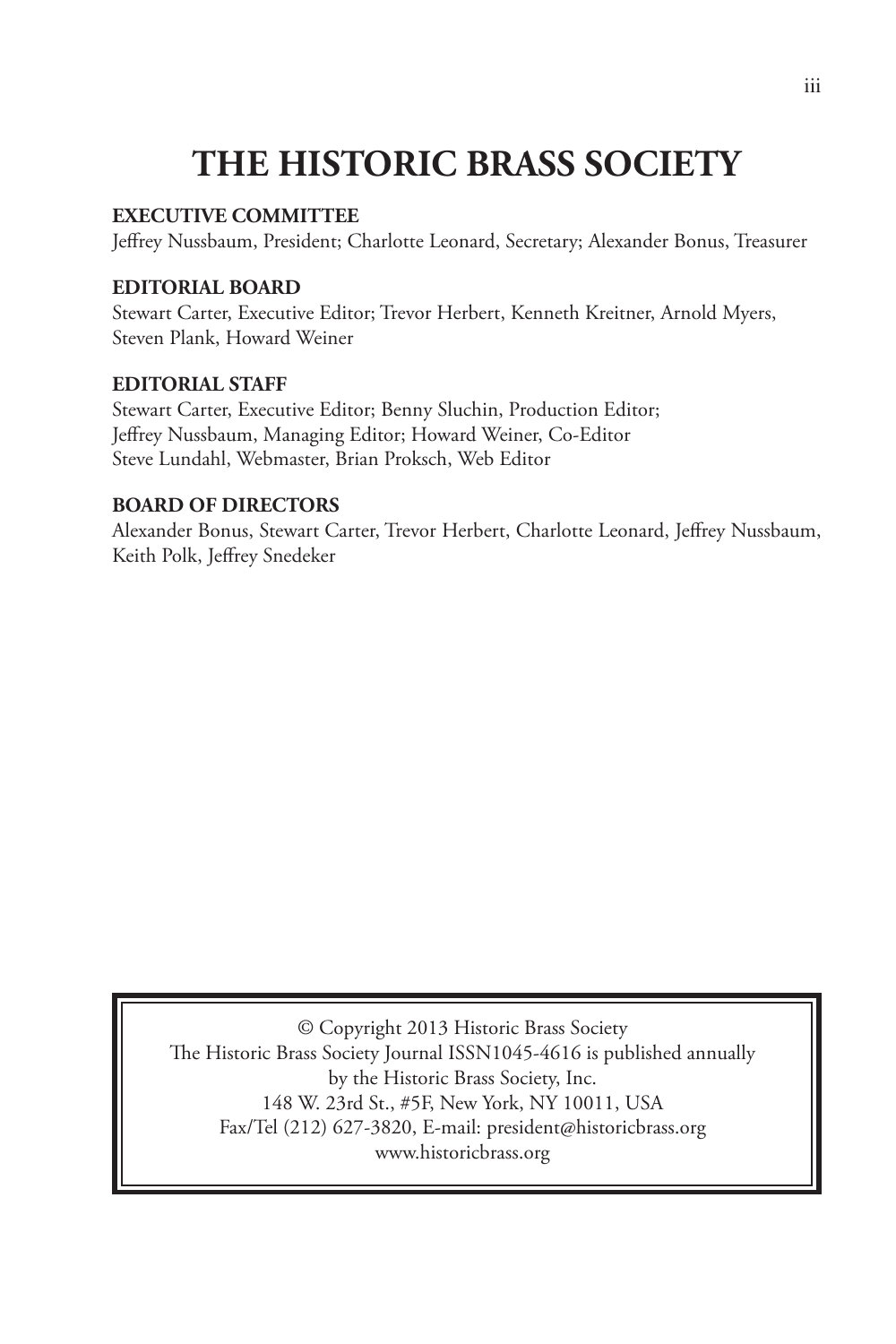**Membership Form**

# **HISTORIC BRASS SOCIETY**

#### **Mail to: Historic Brass Society, 148 W. 23rd St., #5F, New York, NY 10011, USA**

|                                                                                                                                                                                                   | (First)                                                      | (Last)                                                                                                                                                                                                                                                                                                                                                                                                                                                                                                                                                 |
|---------------------------------------------------------------------------------------------------------------------------------------------------------------------------------------------------|--------------------------------------------------------------|--------------------------------------------------------------------------------------------------------------------------------------------------------------------------------------------------------------------------------------------------------------------------------------------------------------------------------------------------------------------------------------------------------------------------------------------------------------------------------------------------------------------------------------------------------|
|                                                                                                                                                                                                   |                                                              |                                                                                                                                                                                                                                                                                                                                                                                                                                                                                                                                                        |
|                                                                                                                                                                                                   |                                                              |                                                                                                                                                                                                                                                                                                                                                                                                                                                                                                                                                        |
|                                                                                                                                                                                                   |                                                              |                                                                                                                                                                                                                                                                                                                                                                                                                                                                                                                                                        |
|                                                                                                                                                                                                   |                                                              |                                                                                                                                                                                                                                                                                                                                                                                                                                                                                                                                                        |
|                                                                                                                                                                                                   |                                                              |                                                                                                                                                                                                                                                                                                                                                                                                                                                                                                                                                        |
| [] 2014 Membership: [] \$35 or [] 30 Euros or [] £20<br>[   2014-2016 Three-Year Membership: [ ] \$90 or [ ] 77 Euros or [ ] £52<br>Barclay's Bank PLC, Leicester, LE87 2BB UK<br>tax deductible. |                                                              | Enclosed: Membership Dues (HBS membership year is $1$ January $-31$ December)<br>[] 2014 Membership for full-time students or senior citizens (USA only) [] \$30<br>[ ] Library/Institution annual subscription rate [ ] \$35 or [ ] 30 Euros or [ ] $\text{\pounds}20$<br>[ ] A standing order may be established through the HBS Account at Barclay's Bank, acc. no.<br>604322 88, Branch Sorting No. 20.18.27, IBAN GB22 BARC 201827 60432288 78<br>The Historic Brass Society, Inc. is a non-profit tax-exempt organization. All contributions are |
| Please help the HBS with a tax-deductible contribution.                                                                                                                                           |                                                              |                                                                                                                                                                                                                                                                                                                                                                                                                                                                                                                                                        |
|                                                                                                                                                                                                   |                                                              |                                                                                                                                                                                                                                                                                                                                                                                                                                                                                                                                                        |
|                                                                                                                                                                                                   | $\int \alpha r \, \text{Eurge} \, \alpha r \, \text{f}$ Dues |                                                                                                                                                                                                                                                                                                                                                                                                                                                                                                                                                        |

\$ or Euros or £\_\_\_\_\_\_\_ Dues \$ or Euros or £\_\_\_\_\_\_\_ Back Issues \$ or Euros or £\_\_\_\_\_\_\_ Postage \$ or Euros or £\_\_\_\_\_\_\_ Total

The HBS can now accept payment through PAYPAL at no cost to the members.

Simply visit PAYPAL at www.paypal.com, register an account, and send payment to the HBS email address president@historicbrass.org. It's easy and there are no charges to members.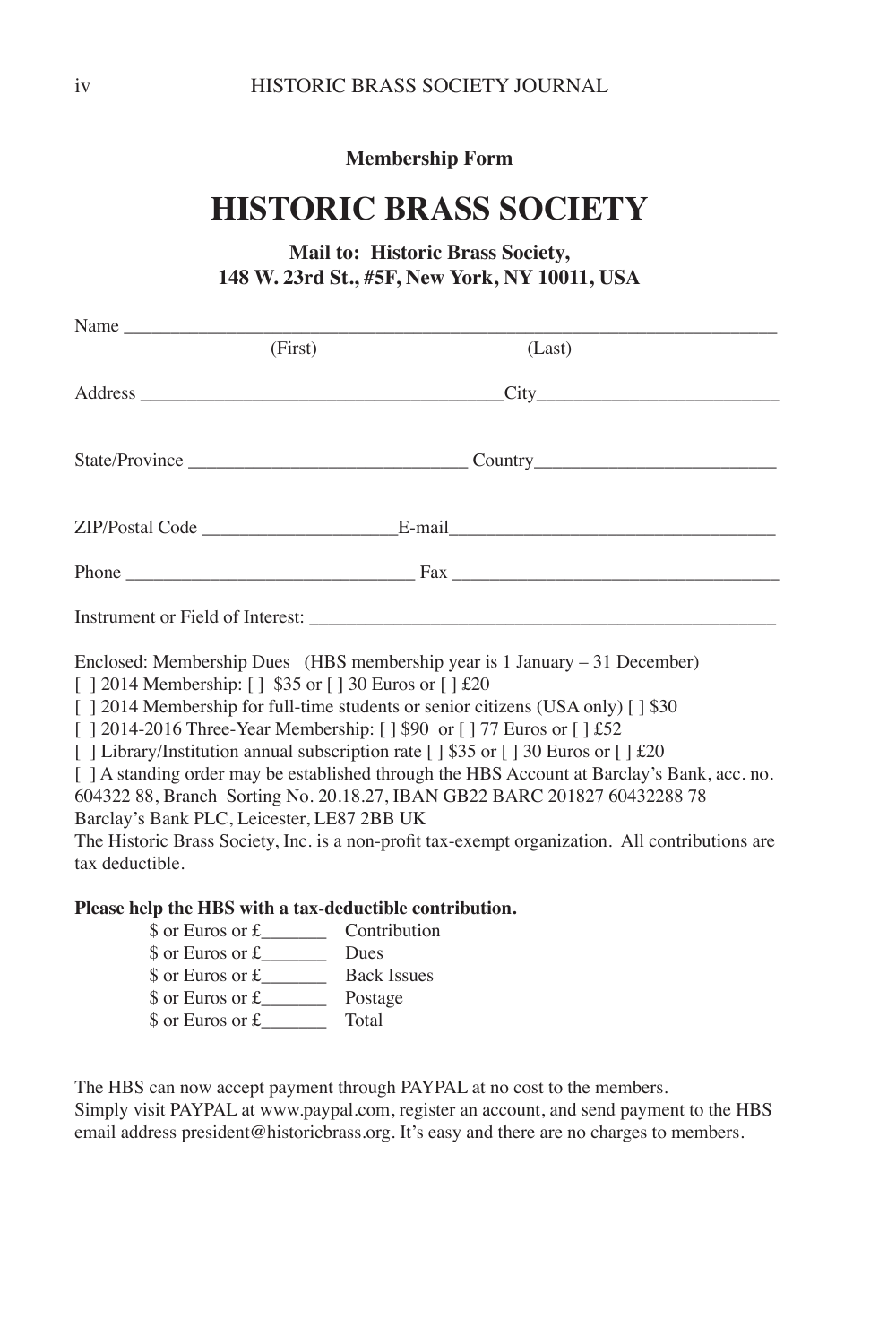### PRESIDENT'S MESSAGE

Volume 25! The twenty-five volumes of the Historic Brass Society Journal represent a quarter-century of prodigious brass research—truly an accomplishment to be proud of. We could have never attained this mark without the collaboration of many fine scholars and musicians who have submitted a steady stream of articles to the Journal over the years. 2013 was another successful year for the HBS, with the Early Brass Festival once again hosted by Paul Niemisto and the Vintage Band Festival in Northfield, Minnesota. More than 30 period-instrument bands participated in the Festival, performing over 100 concerts. The Early Brass Festival benefited from those large numbers, with many band members attending Early Brass lectures. Moreover, a number of scholars participating in the VBF were also able to give presentations at the EBF. It was a happy union of the two events. Paul Niemisto has invited the HBS to participate in the next Vintage Band Festival, which is scheduled for the summer of 2016.

Next year the HBS will co-sponsor two conferences in honor of the 200th anniversary of the birth of Adolphe Sax. The first, presented in conjunction with the Bern (Switzerland) University of the Arts, will take place February 4–5; the other, together with the Brussels Museum of Musical Instruments, in July.

In 2015 Steve Plank and Oberlin College will host our Early Brass Festival, an event that will also afford an opportunity for a close-up look at the musical instruments in the Selch Collection of American Music History.

I am pleased to have this opportunity to acknowledge a few of the people who help the HBS throughout the year. Special thanks go to our co-editors Stew Carter and Howard Weiner, HBSJ production editor Benny Sluchin, web editor Bryan Proksch, and webmaster Steve Lundahl; HBS membership Secretary Charlotte Leonard, HBS Treasurer Alex Bonus, and the members of the HBS Board of Directors, Editorial Board, and Bucina Board.

*Jeffrey Nussbaum*